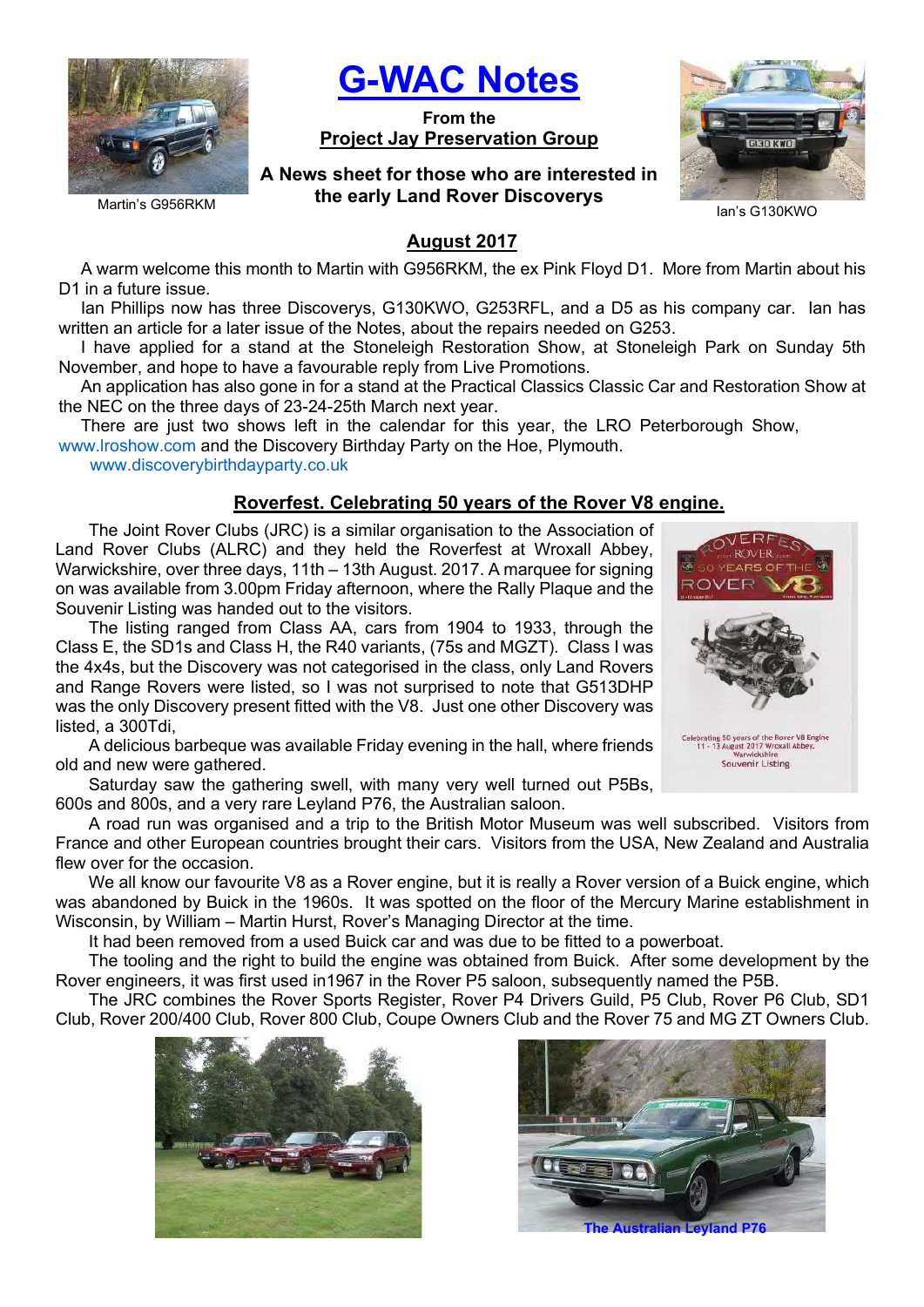#### Restoration of G463WAC. Part two.

The following year in May 2008 we all met up again and Roy presented us with the first edition of his famous G-WAC Notes (which I still have). In December 2010, Dave Ashburner became the new custodian of 480 and the G-WACs took a back seat for a while.

As time went on, the shell was moved about, eventually coming back up outside the workshop with the intention to get started. However, again this didn't years, now needing more repairs.

Roll forward to Feb 2016 and my interest came friend in Jan 2016. My whole Discovery collection was offered up for sale, so for £7500 you could have had 463, a low mileage 1993 3-door, a 3-door donor and a 3-door V8 dealer launch vehicle, registered on the UK launch day, plus all the new parts I had accumulated for 463.

I had the usual stupid offers, someone wanting just 463 and all the new parts for £1000 and another who was doing me a favour by taking the whole lot for £1500, I soon gave up answering the phone.

Sometime during the 2015 show season Roy had been approached by a chap by the name of Dave Ryan, from Autospray, in Bredbury near Stockport, who offered his services in welding, spraying etc, as he was a Land Rover man himself.

Thinking that it could do no harm in getting a quote from him, I made contact and Dave came round and took a look at the chassis. Yes, he would give it a go, a price was agreed and in July 2016 I delivered 463 as a rolling chassis to Dave's premises.

A few weeks later I went over to inspect the work and I must say what a fantastic job he made. There were some compromises needed, but he masked them as best he could, and all the work of the previous welder had been undone, chassis repaired, sprayed and Waxoyled.

happen, so the shell sat outside for a number of placing all the nuts, bolts, screws and special parts in to an all-time low, coupled with the death of my best then placed all of them in labelled bags and boxes as Whilst the chassis was away being repaired, I started to strip the two Foxfire red Discoverys that joined the fleet in 2015. This time I methodically labelled plastic bags. Once completed, I then tipped out my piles for 463 and matched up what I could, well.

> By November 2016 the chassis was back home and under cover, I had decided at this point there would be no half measures, so I set about acquiring all new coated nuts and bolts, spending many hours poring over the parts book. What I couldn't get from my local hardware wholesaler I ordered as genuine or OEM parts.

> Searching websites, and also, where practical, using our local genuine parts dealer, Farnell Burnley, who I have to say has been extremely helpful - even sourcing parts from abroad on occasion, and also many new OEM parts from the local Land Rover specialists, my good friends Pete and John Buckley.

> During January, February and March, I was stockpiling parts ready for the rebuild - coil springs, shock absorbers, brake discs, etc. all genuine parts, in between cleaning and sanding all the parts to be reused.

The front axle, the trailing arms and suspension

and steering arms were all refurbished and rebushed, after which they were all repainted. Some parts, such as the engine mountings, tow brackets etc, were sent away for powder coating. It's amazing when you break these down into their component parts, how big a pile of bits you end up with!

By Easter this year everything was coming together. I then stripped the chassis of its slave axles, etc. so that it lay as a bare chassis ready for the rebuild and at this point it felt as if I was going backwards!

> Ian Rawlings (To Be continued next month)

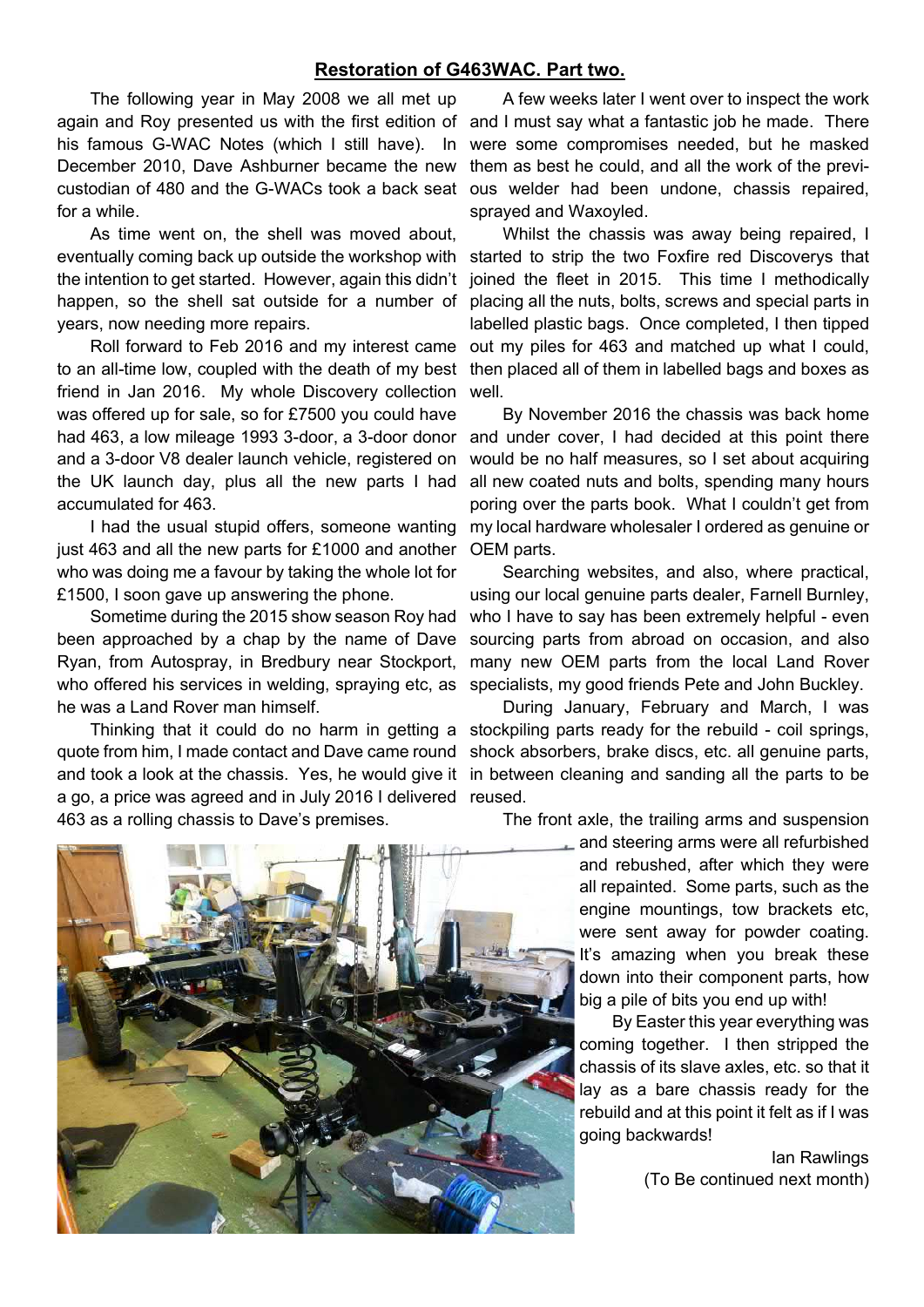### Show dates 2017

| <b>September</b><br>16th $-17$ th        | LRO Show.                                                             | East of England Showground, Peterborough. PE2 6HE                                                                                                         |
|------------------------------------------|-----------------------------------------------------------------------|-----------------------------------------------------------------------------------------------------------------------------------------------------------|
| October                                  |                                                                       |                                                                                                                                                           |
| 1st<br>14th $-$ 15th<br>15 <sub>th</sub> | Newbury 4x4 Spares Day<br>DOC Birthday Party.<br>Ripon 4x4 Spares Day | Newbury Showground, Chieveley, Berkshire. RG18 9QZ<br>Plymouth Hoe. www.discoverybirthdayparty.co.uk<br>Ripon Racecourse, Ripon, North Yorkshire. HG4 1UG |
| <b>November</b><br>5th                   | <b>Restoration Show</b>                                               | Stoneleigh Park.                                                                                                                                          |

If anyone has any dates for a local show that you may attend, please let me know and I will add them to the list.

# G---WAC Owner emblems on shirts.

I can produce embroidered emblems on shirts, jumpers or hoodies.

The prices are as follows: - Shirts £13.00. Lots of colours. Polo shirts £10.00. Jumper £13.00. Hoody £17.00

Also in children's sizes, and most other items if anyone would like something different. All prices include embroidery.



Jane Gray. janegray147@yahoo.co.uk (G308WAC)



## Fixed side window rubber seals.

Work on the tooling for the seals is well under way. Part numbers: - MXC7877 and MXC7878.

I have paid a deposit for three pairs already ordered.

Mark should be happy about that because the window on 494 are in danger of falling out !!

Roy.



# Stripe Treatments Graphics, now available.

Richard has had the artwork done for the stripe treatment for Land Rover part numbers: -RTC9554 (blue keyline) and RTC9555 (green keyline) They can be obtained from www.signspeed.com.

Priced at £225.00, Postage £15.00 plus VAT = £288.00. for the full set, both sides.

Please speak to Freya at 01646 651799 or freya@signspeed.com

Fitting is available at their Cresselly workshop and is charged at the standard rate of £60.00 +VAT per hour spent applying the graphics.

Signspeed Ltd. Brince, Cresselly, Kilgetty Pembrokeshire SA68 0TY